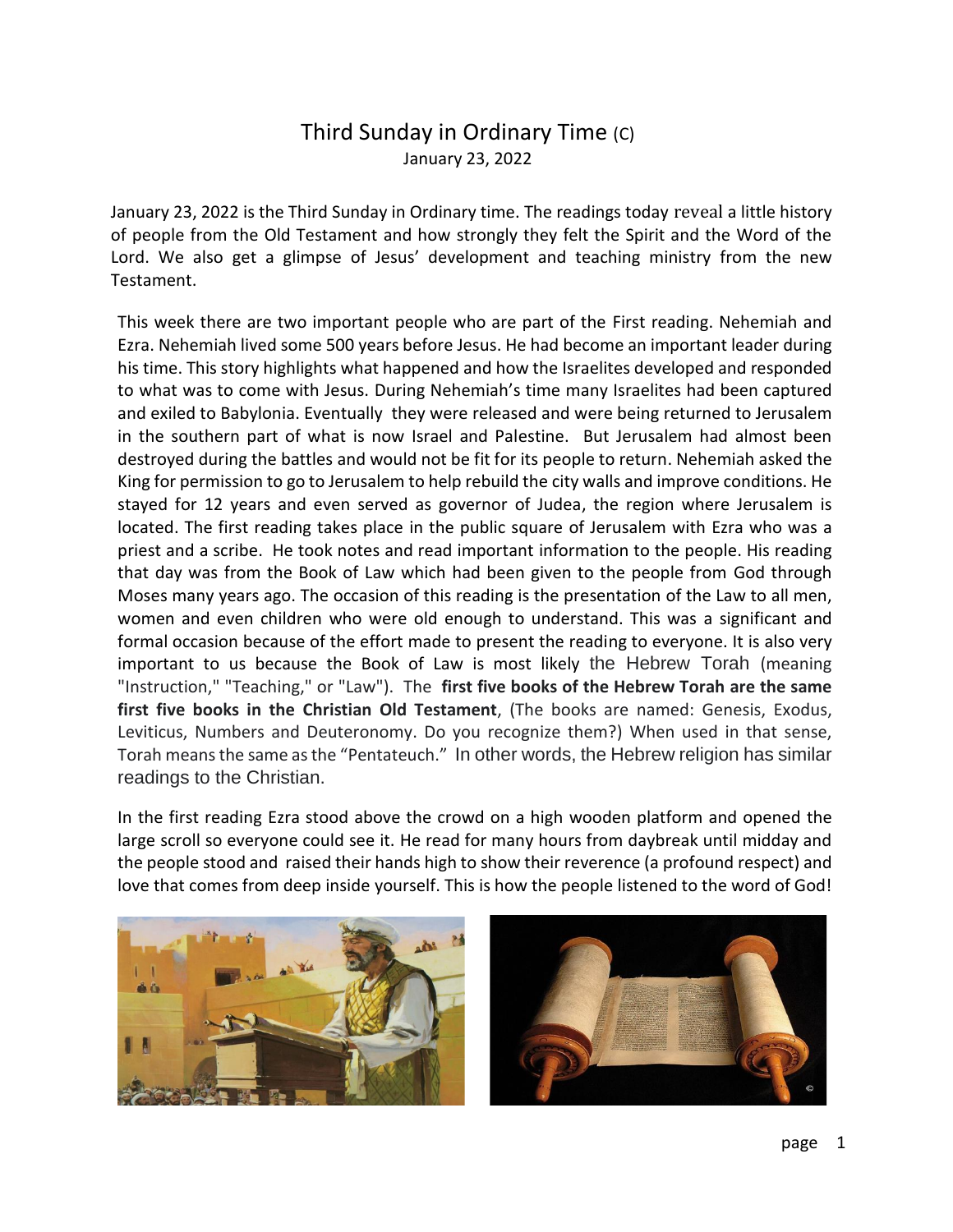#### **First Reading (Nehemiah 8:1-4a, 5-6, 8-10)**

**All the people came together and stood in the open area in front of the Water Gate. They asked Ezra the teacher to read to them from the Law of Moses that the LORD had given for his people.**

**So on the first day of the seventh month Ezra the priest came with the Law And stood before the crowd of men and women. Everyone who was able to understand was there. From early morning till noon Ezra read the Law of Moses aloud in front of the Water Gate.** (a flood gate) **They all listened carefully, as Ezra stood and read from the wooden platform that had been built for him.**

**The platform was very high, and everyone could see Ezra as he opened the Book of the Law. And when he opened it, they all stood up. Ezra praised the wonderful LORD God, and the people shouted, "Amen! Amen!" They bowed low to the ground and worshiped the LORD.**

 **How did the people respond to Ezra's reading?**

**The men who were on the platform with him translated what he read and explained to the people what it meant.**

**Then Nehemiah the governor, Ezra the priest and teacher, and the Levites who had been teaching the people all said, "Don't be sad or cry! This is a special day for the LORD your God" They said this because the people cried when God's Law was read to them.**

**Nehemiah told the people, "Enjoy your good food and wine and share what you have with everyone who didn't have any to bring.**

**Don't be sad! This is a special day for the LORD, and he will make you happy and strong." The word of the Lord**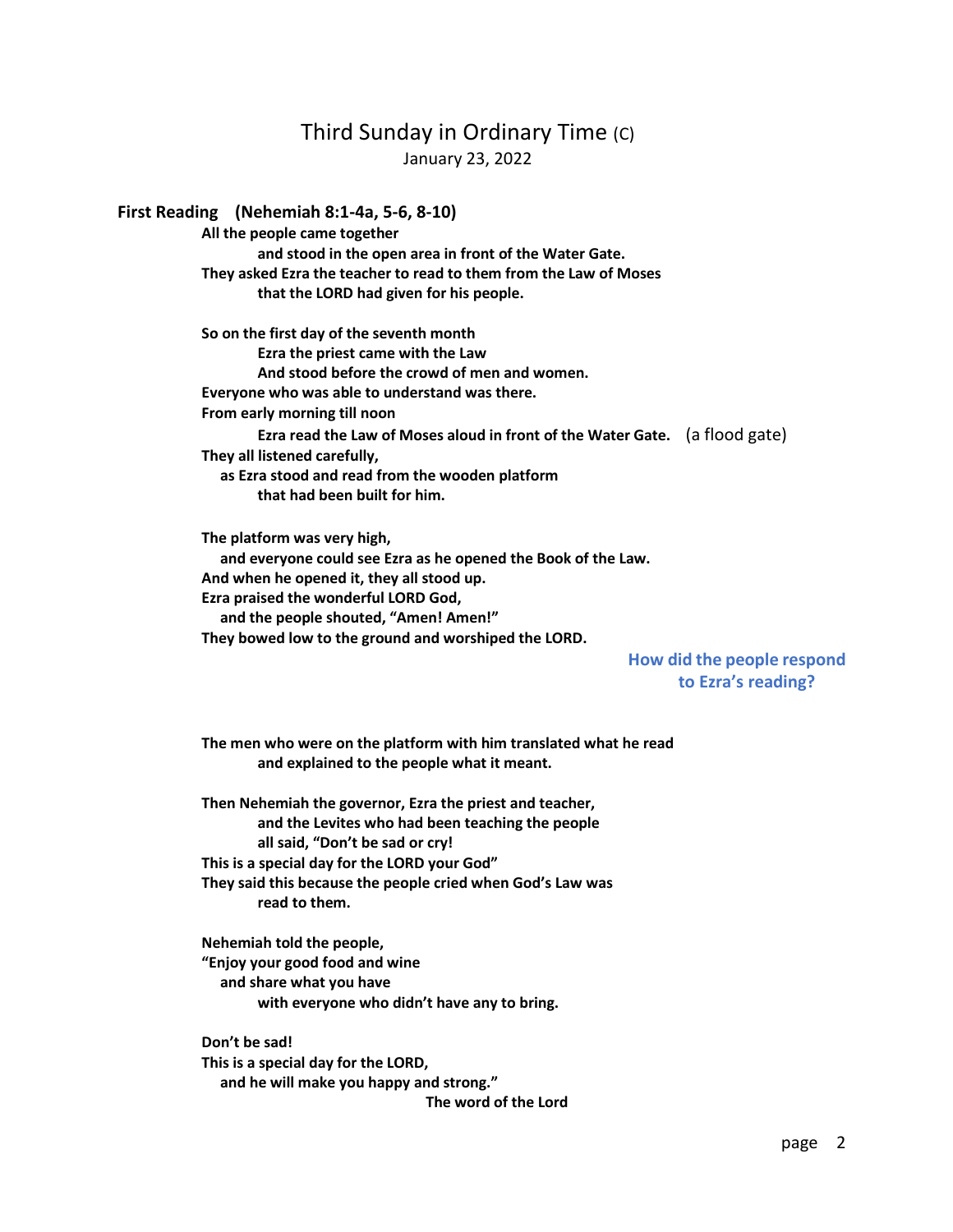After the reading Nehemiah tells us that the people respected and revered the Lord. The people's behavior showed reverence for the reading and very possibly fear for the high standards they were supposed to follow. They were told not to be sad or cry. Most important they were asked to share any food and drink they had brought with them for the long day. Why is this important? What would you feel if you were there?

The next reading is the Responsorial Psalm (Psalm 19:7, 8, 14). **Read the Psalm out loud to someone and discuss which lines make you both feel better and closer to God. Underline them in red. Tell us why you have chosen these lines**.

### **Responsorial Psalm 19:7, 8, 14 (R/: Your words, Lord, are spirit and life.)**

**The Law of the LORD is perfect; it gives us new life. His teachings last forever, and they give wisdom to ordinary people. R/: Your words, Lord, are spirit and life.**

**The LORD's instruction is right; it makes our hearts glad. His commands shine brightly, and they give us light. R/: Your words, Lord, are spirit and life.**

**Let my words and my thoughts be pleasing to you, LORD, because you are my mighty rock and my protector. R/: Your words, Lord, are spirit and life.**

The second reading (**First letter of Paul to the Corinthians)** focuses on how we have become part of the body of Christ. When we were first baptized, God's Spirit was given to us and because of that we all share the gifts we were given. Paul tells us that because of the baptism we belong to one body. It does not matter where we come from or how different we are, Jews or Gentiles, slaves or free, or how we got there, we all belong to the same body and like a body there are many parts having different functions that are needed for the body to work. Even the differences between us are beneficial in helping the community work well. That community is the Catholic church. We inherited different gifts from the Spirit that improve our community. There are many tongues (languages).Some of us speak English, some Spanish, others German, Italian, Russian or some other language. Some can sing while others can make speeches, arrange flowers, can paint or ice-skate, or have some other special gift. No matter what, they become a part of the whole and make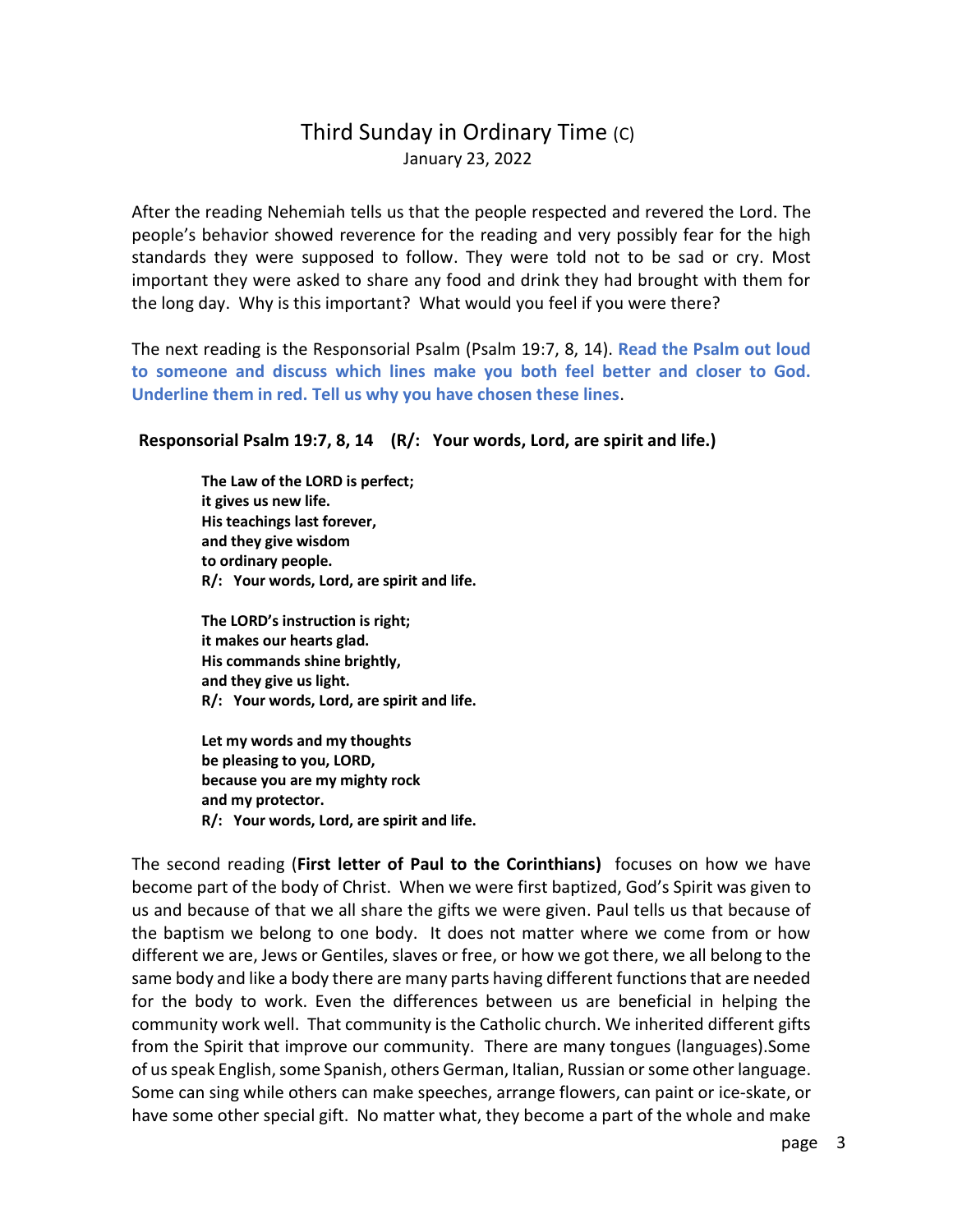the community a better place. As Paul describes it in this letter**, "God's Spirit baptized each of us and made us part of the body of Christ".**

**A reading from the first letter of Paul to the Corinthians** (**1 Corinthians 12:12-14, 27)**

**Brothers and sisters: The body of Christ has many different parts, just as any other body does. Some of us are Jews, and others are Gentiles Some of us are slaves, and others are free. But God's Spirit baptized each of us and made us part of the body of Christ. Now we each drink from that same Spirit.**

**Our bodies don't have just one part. They have many parts.** 

**Together you are the body of Christ. Each one of you is part of his body.**

### **The word of the Lord**.

**What special gift do you have and how might you use it to help your family and our community? What can you to do to make life better for those around you?**

This brings us to the final reading for today**, The Gospel according to Luke (4:14-21).** Luke begins the Gospel by telling someone named Theophilus that he was writing a narrative of Jesus' early ministry and an account of his first public teaching in the synagogue in his hometown of Nazareth.



 **A reading from the holy gospel according to Luke (4: 14-21)**